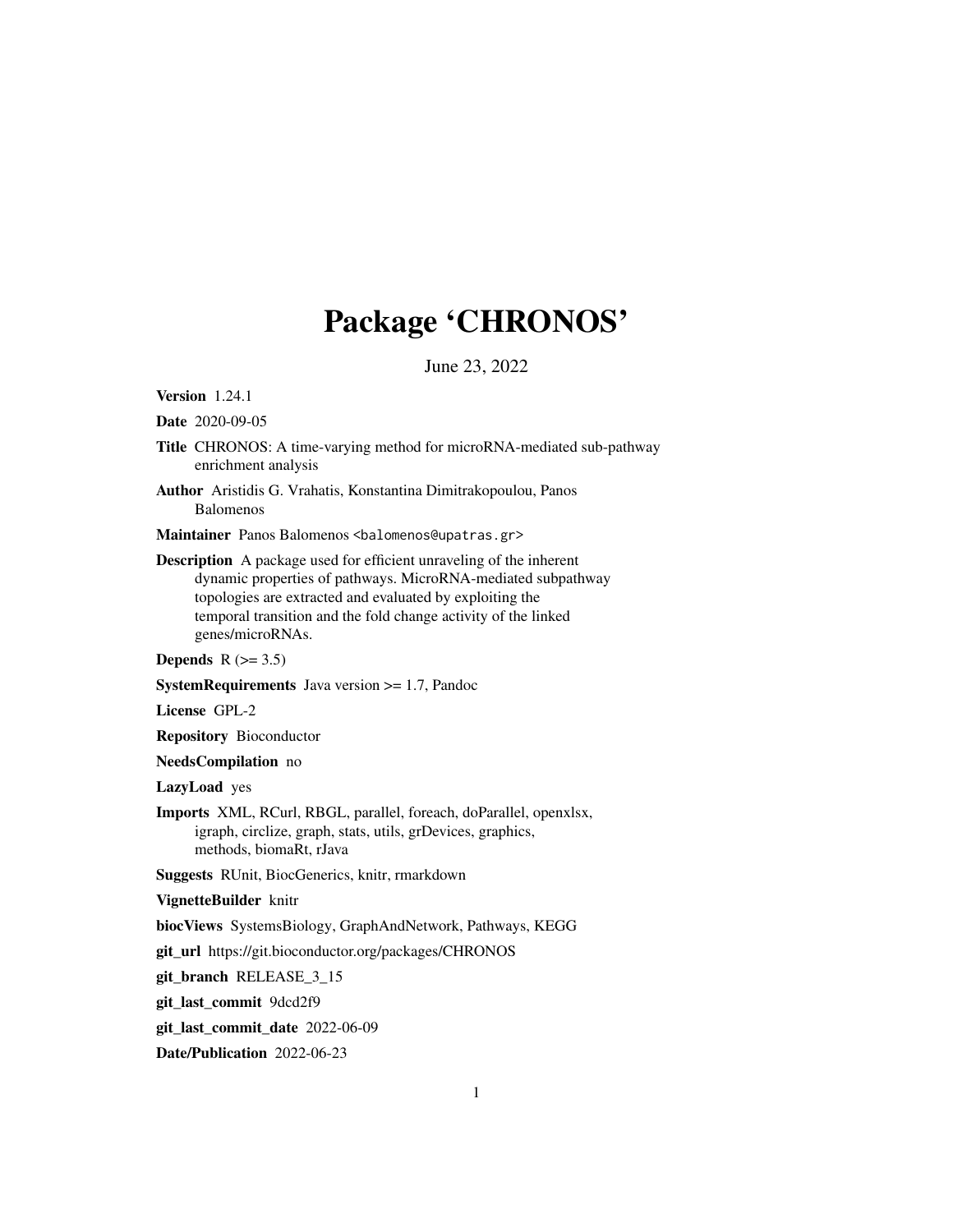## <span id="page-1-0"></span>R topics documented:

|       | $scoreSubpathways \dots \dots \dots \dots \dots \dots \dots \dots \dots \dots \dots \dots \dots \dots \dots \dots \dots \dots$ |    |
|-------|--------------------------------------------------------------------------------------------------------------------------------|----|
|       |                                                                                                                                |    |
|       |                                                                                                                                |    |
|       |                                                                                                                                |    |
| Index |                                                                                                                                | 20 |
|       |                                                                                                                                |    |

CHRONOSrun *Default run of CHRONOS*

## Description

Default run of CHRONOS

## Usage

```
CHRONOSrun(mRNAexp, mRNAlabel, miRNAexp, pathType, subType, measures,
    thresholds, org, export, verbose, miRNAinteractions)
```
## Arguments

| mRNAexp           | mRNA expressions filename located in CHRONOS/extdata/Input                                                |  |  |
|-------------------|-----------------------------------------------------------------------------------------------------------|--|--|
| mRNAlabel         | mRNA nomenclature (for supported types see convertNomenclature)                                           |  |  |
| miRNAexp          | miRNA expressions filename located in CHRONOS/extdata/Input                                               |  |  |
| pathType          | Pathway type ('Metabolic', 'Non-Metabolic', 'All' or vector of pathway ids)                               |  |  |
| subType           | Subpathway type ('Linear', 'Non-Linear', 'All')                                                           |  |  |
| measures          | Include subpathway structural and functional aspects ('TRUE', 'FALSE')                                    |  |  |
| thresholds        | Subscore, mirscore and p-value thresholds<br>c('pvalue'=pvalue, 'subscore'=subscore, 'mirscore'=mirscore) |  |  |
| org               | KEGG organism identifier                                                                                  |  |  |
| export            | Export file type $('.xlsx','.txt')$                                                                       |  |  |
| verbose           | Show informative messages (TRUE/FALSE).                                                                   |  |  |
| miRNAinteractions |                                                                                                           |  |  |
|                   |                                                                                                           |  |  |

Edgelist of miRNA-mRNA interactions.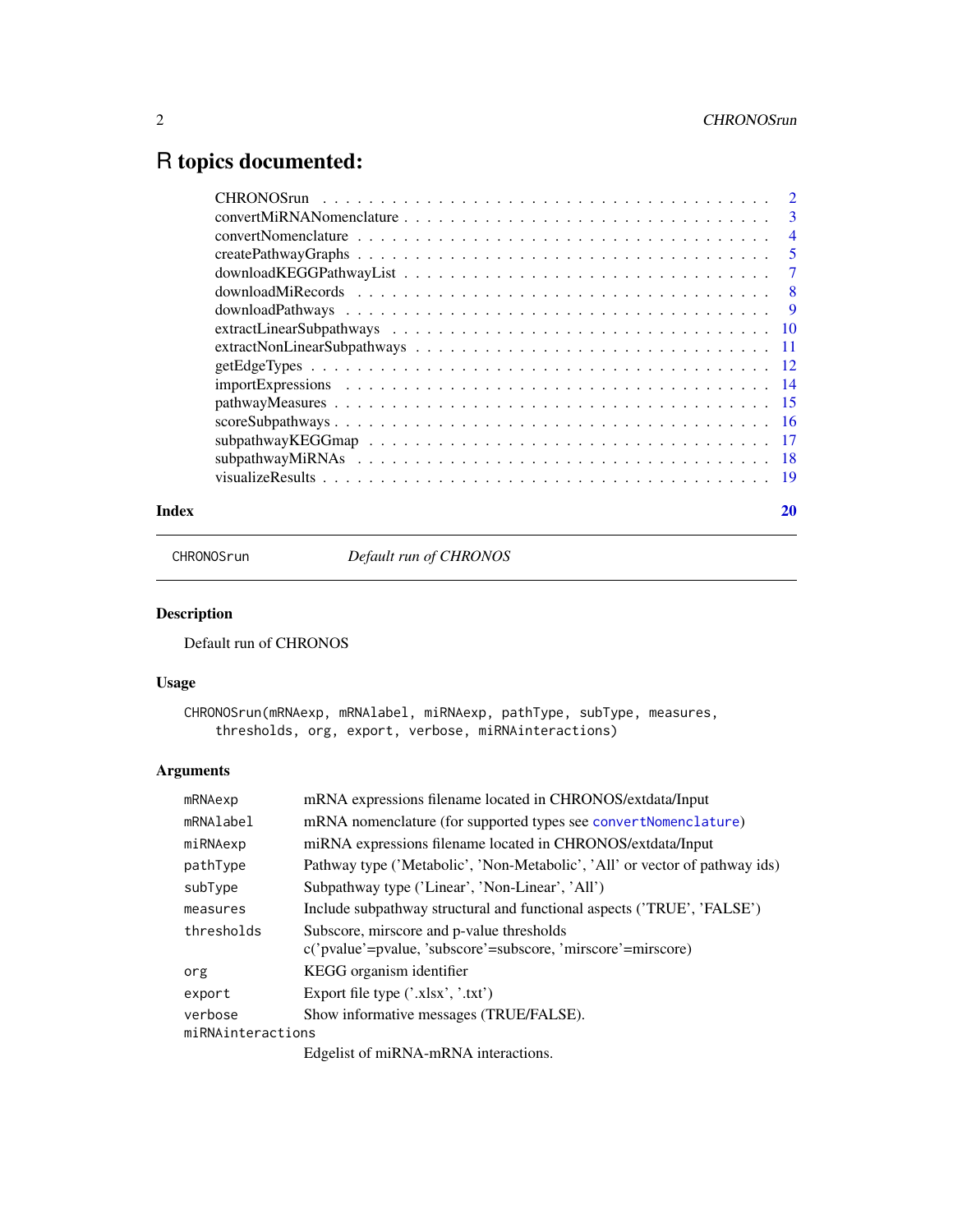#### <span id="page-2-0"></span>Details

- Imports gene and miRNA expressions from CHRONOS/extdata/Input/<mRNAexpFile>.txt and CHRONOS/extdata/Input/<miRNAexpFile>.txt
- Downloads all availiable pathways for the specified organism from KEGG.
- Creates pathway graphs from downloaded KGML files.
- Extracts linear subpathways from metabolic and non metabolic graphs.
- Extracts non linear subpathways from metabolic and non metabolic graphs.
- Downloads miRecords miRNA-mRNA interactions.
- Scores and evaluates (linear and non linear) subpathways to extract significant results.
- Organism identifier.
- Visualizes most the significant results ('.xlsx' or '.txt').
- Display informative messages (TRUE/FALSE).
- User-defined miRNA-mRNA interactions can be supplied in the form of an edgelist with two columns. If no such information is availiable, a missing or a NULL argument forces the use of default interactions by using [downloadMiRecords](#page-7-1).

## Value

```
.
```
#### Examples

```
# Default run
```

```
load(system.file('extdata', 'Examples//data.RData', package='CHRONOS'))
```

```
res <- CHRONOSrun( mRNAexp=mRNAexpr,
                    mRNAlabel='entrezgene',
                    miRNAexp=miRNAexpr,
                    pathType=c('04915', '04917', '04930', '05031'),
                    org='hsa',
                    subType='Linear',
                    thresholds=c('subScore'=0.4, 'mirScore'=0.4),
                    miRNAinteractions=miRNAinteractions)
```
convertMiRNANomenclature

*Conform miRNA annotations to the ones currently used by miRecords.*

## Description

Conform miRNA annotations to the ones currently used by miRecords.

#### Usage

```
convertMiRNANomenclature(org, miRNAs, update)
```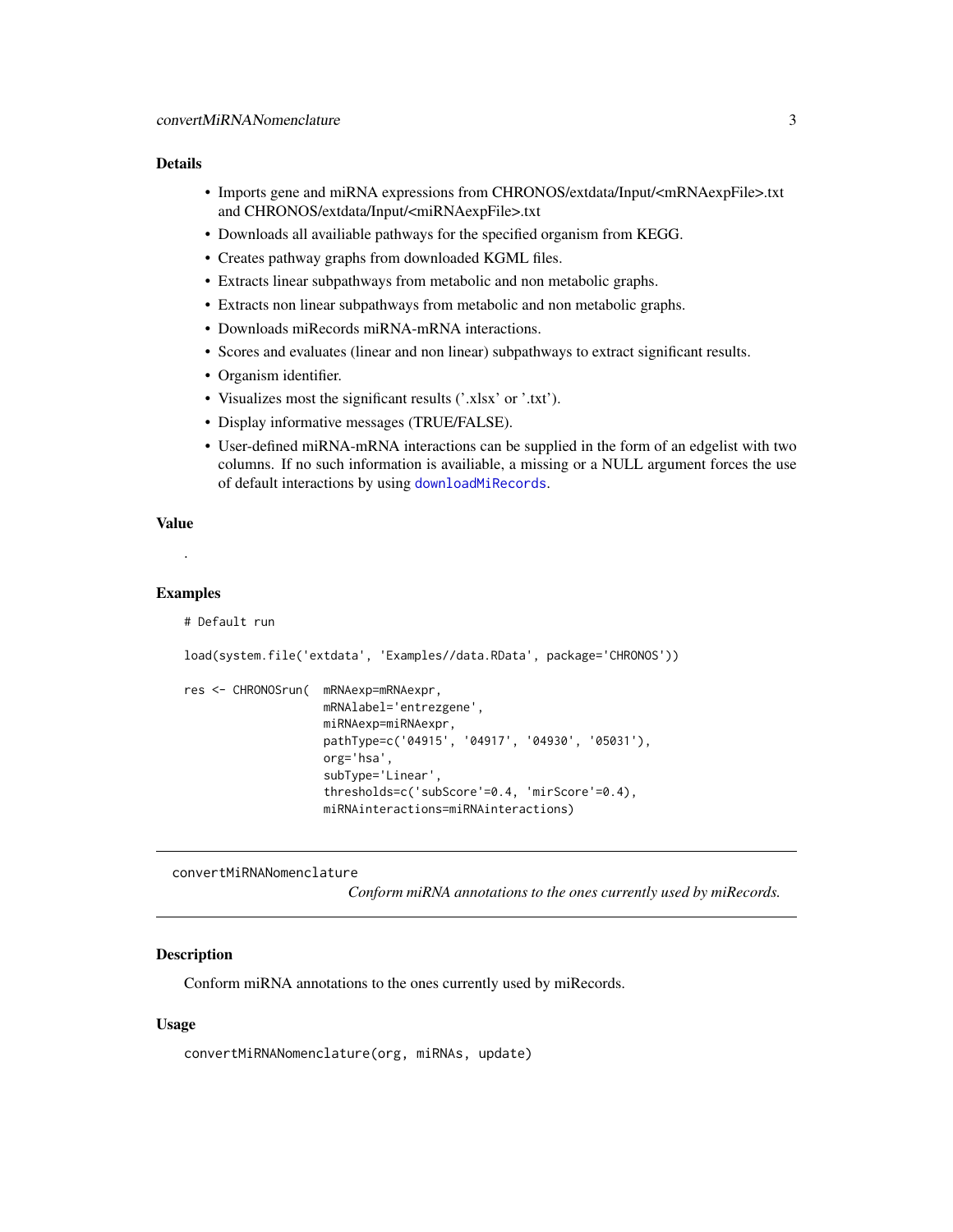## <span id="page-3-0"></span>Arguments

| org    | KEGG organism identifier.                                |
|--------|----------------------------------------------------------|
| miRNAs | Vector of miRNAs identifiers.                            |
| update | Update annotation mapper with latest annotation changes. |

## Details

Determine which miRNAs are incompatible with miRecords annotations and retreive the suitable ones from www.mirbase.org.

## Value

.

## Examples

```
data <- c('hsa-let-7g-5p', 'hsa-miR-154-5p', 'hsa-miR-376b-3p')
```
convertMiRNANomenclature(org='hsa', miRNAs=data)

<span id="page-3-1"></span>convertNomenclature *Convert genes identifier nomenclature.*

## Description

Convert genes identifier nomenclature.

## Usage

```
convertNomenclature(ids, org, from, to)
```
## Arguments

| ids  | Vector of gene identifiers         |
|------|------------------------------------|
| org  | KEGG organism identifier           |
| from | Initial identifier type            |
| to   | A vector of final identifier types |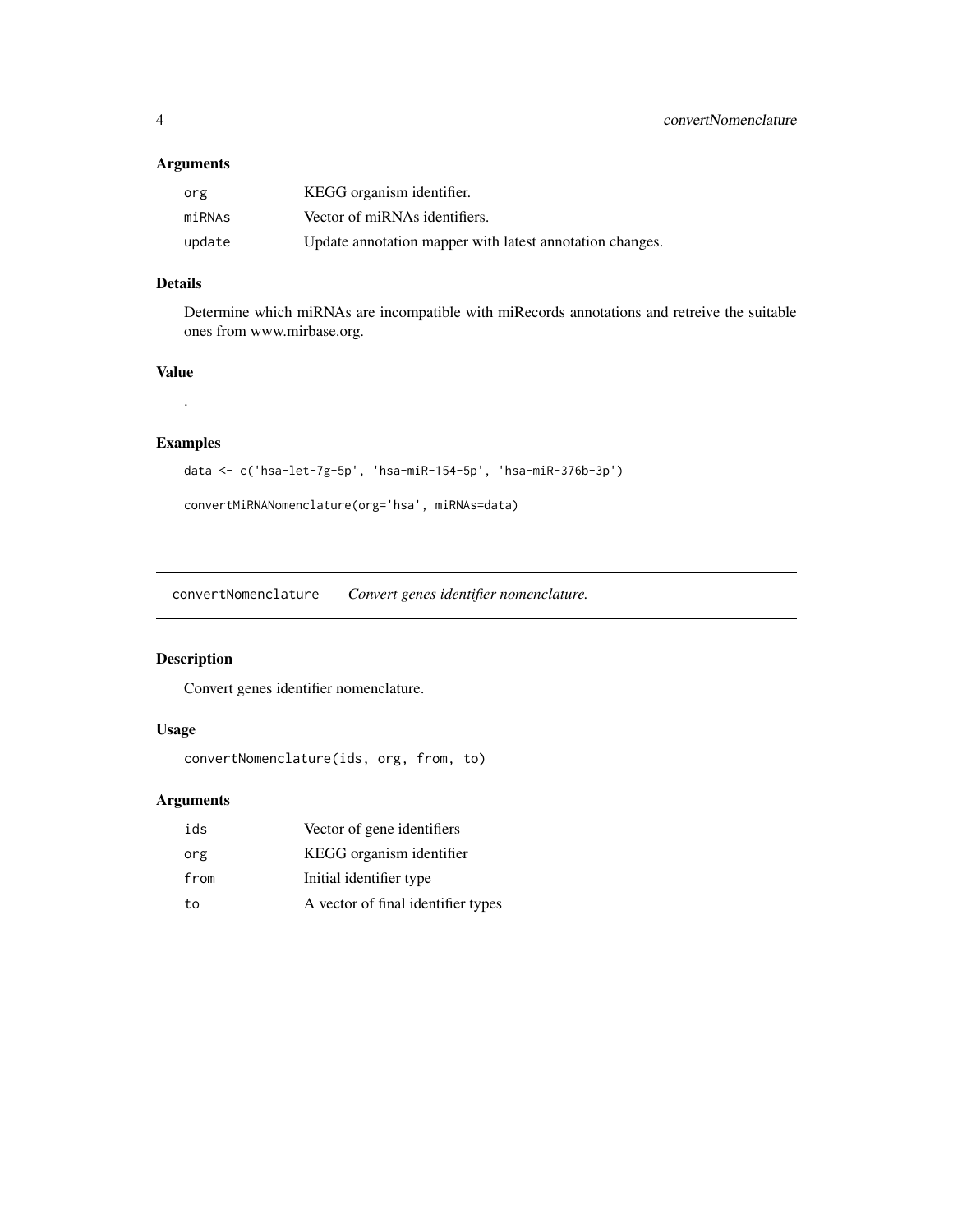## <span id="page-4-0"></span>Details

| EntrezGene ID               | 'entrezgene'                  |
|-----------------------------|-------------------------------|
| Ensembl Gene ID             | 'ensembl_gene_id'             |
| Ensemble Transcript ID      | 'ensembl_transcript_id'       |
| Ensemble Protein ID         | 'ensembl_peptide_id'          |
| <b>HGNC ID</b>              | 'hgnc_id'                     |
| <b>HGNC Symbol</b>          | 'hgnc_symbol'                 |
| <b>HGNC</b> Transcript name | 'hgnc_transcript_name'        |
| Refseq mRNA ID              | 'refseq_mrna'                 |
| Refseq Protein ID           | 'refseq_peptide'              |
| UniProt/Swissprot Accession | 'uniprot_swissprot_accession' |
| UniProt/Swissprot ID        | 'uniprot_swissprot'           |
| UniGene ID                  | 'unigene'                     |
| UniProt Genename ID         | 'uniprot_genename'            |

#### Value

Vector of converted gene identifiers

#### Examples

```
# Identifiers to be converted
ids <- c('5091', '5105')
# Convert to HGNC ID, Ensembl Gene ID and UniProt Genename ID
from <- 'entrezgene'
to <- c('hgnc_symbol','ensembl_gene_id', 'uniprot_genename')
## Not run: res <- convertNomenclature(ids=ids, org='hsa', from=from, to=to)
```
<span id="page-4-1"></span>createPathwayGraphs *Convert KEGG Pathways to Gene-Gene Network Graphs.*

## Description

Convert KEGG Pathways to Gene-Gene Network Graphs.

## Usage

createPathwayGraphs(org, pathways, edgeTypes, doubleEdges, choice, groupMode)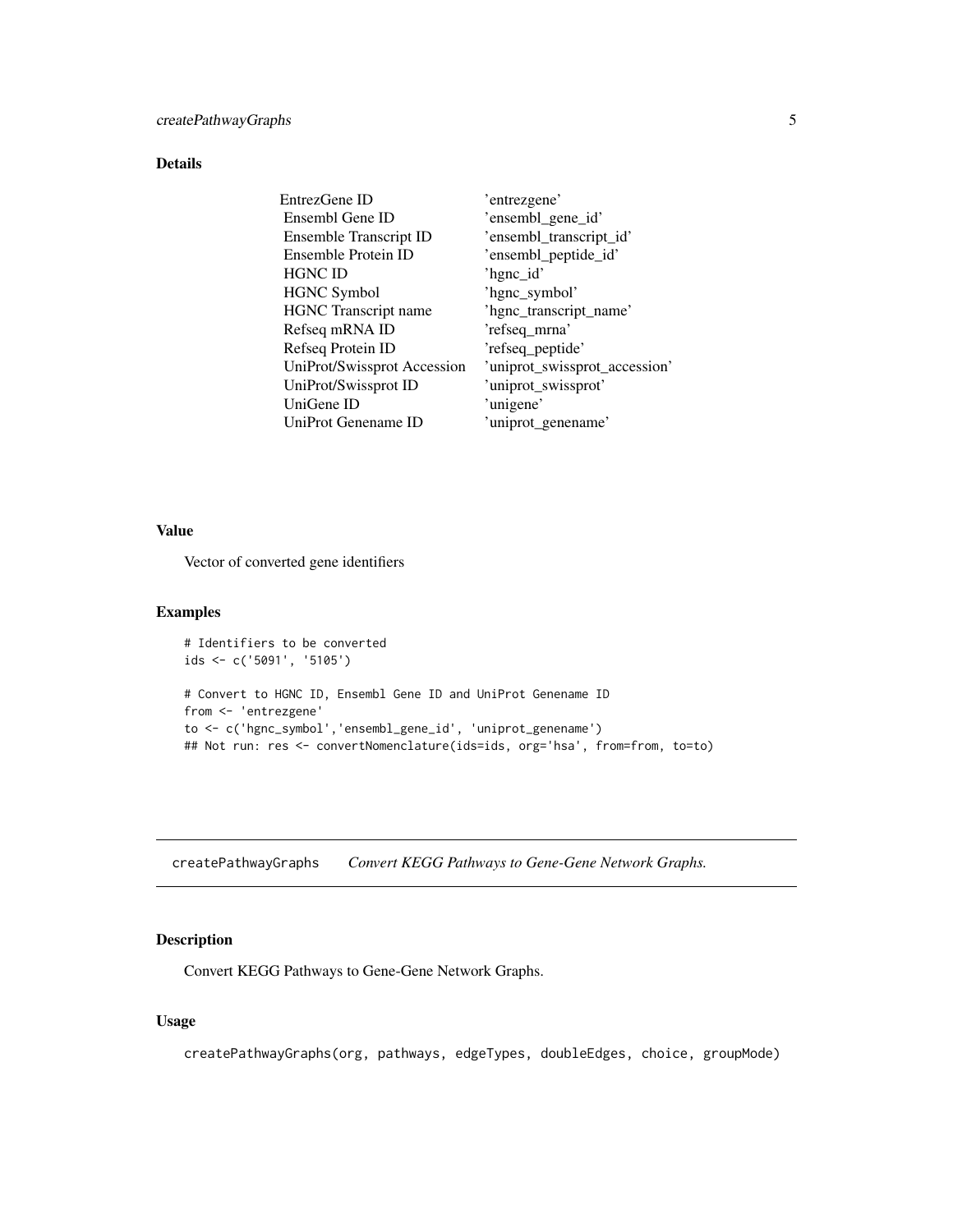## **Arguments**

| org         | KEGG organism identifier.                                                                                   |
|-------------|-------------------------------------------------------------------------------------------------------------|
| pathways    | Vector of KEGG pathway identifiers.                                                                         |
| edgeTypes   | Vector of edge types mappings.                                                                              |
| doubleEdges | Specify which edgeTypes should be considered bidirectional.                                                 |
| choice      | Create metabolic graph either by using relations or reactions from KGML file<br>('reactions', 'relations')  |
| groupMode   | 'expand' to consider each group member a node, or 'collapse' to consider all<br>components' genes as a node |

#### Details

KEGG pathways consist of nodes each one containing one or more genes. Thus, two kinds of adjacency matrices are created. The compact adjacency matrix retains the groupings and stores edge types between genes and genes, genes and groups of genes or between group of genes. The expanded adjacency matrix stores edge type information between individual genes.

#### Value

A list containing a list of compact adjacency matrices, a list of expanded adjacency matrices, and list detailing all nodes, edges and interaction types.

## References

Li, C., Han, J., Yao, Q., Zou, C., Xu, Y., Zhang, C., ... & Li, X. (2013). Subpathway-GM: identification of metabolic subpathways via joint power of interesting genes and metabolites and their topologies within pathways. Nucleic acids research, 41(9), e101-e101.

```
# Download Insulin Signaling Pathway
pathways <- c('04915', '04917', '04930', '05031')
paths <- downloadPathways(org='hsa', pathways=pathways)
# Create pathway graph
graphs <- createPathwayGraphs(org='hsa', pathways=paths)
```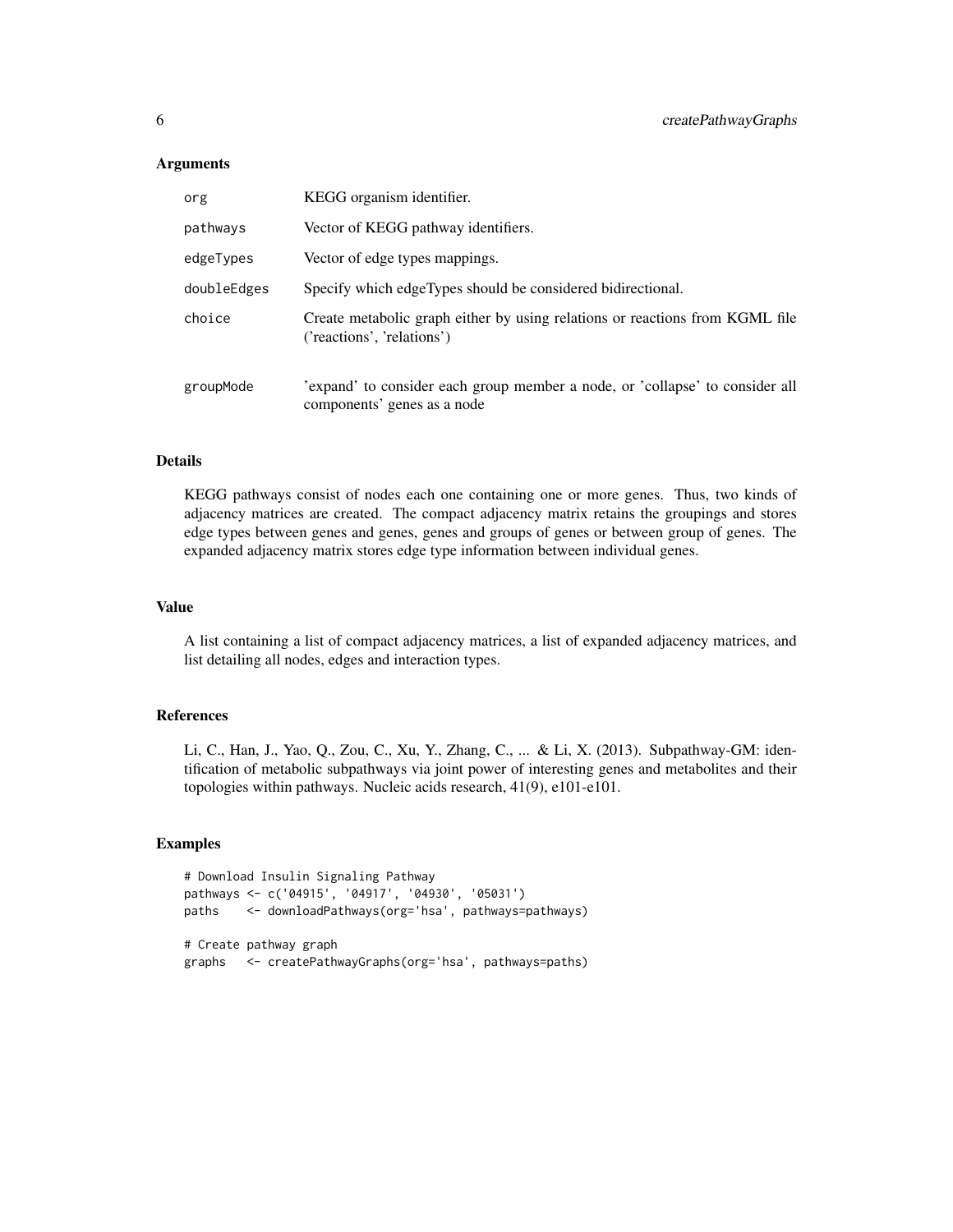<span id="page-6-1"></span><span id="page-6-0"></span>downloadKEGGPathwayList

*Retrieve all availiable pathways for an organism.*

## Description

Retrieve all availiable pathways for an organism.

#### Usage

```
downloadKEGGPathwayList(org)
```
## Arguments

org KEGG organism identifier.

## Details

.

#### Value

Data frame of pathway ids and names.

## References

• <http://www.genome.jp/kegg/pathway.html>

```
# Load extracted linear subpathways from toy data
load(system.file('extdata', 'Examples//data.RData', package='CHRONOS'))
# Retrieve all availiable hsa pathways
## Not run: pathways <- downloadKEGGPathwayList(org='hsa')
```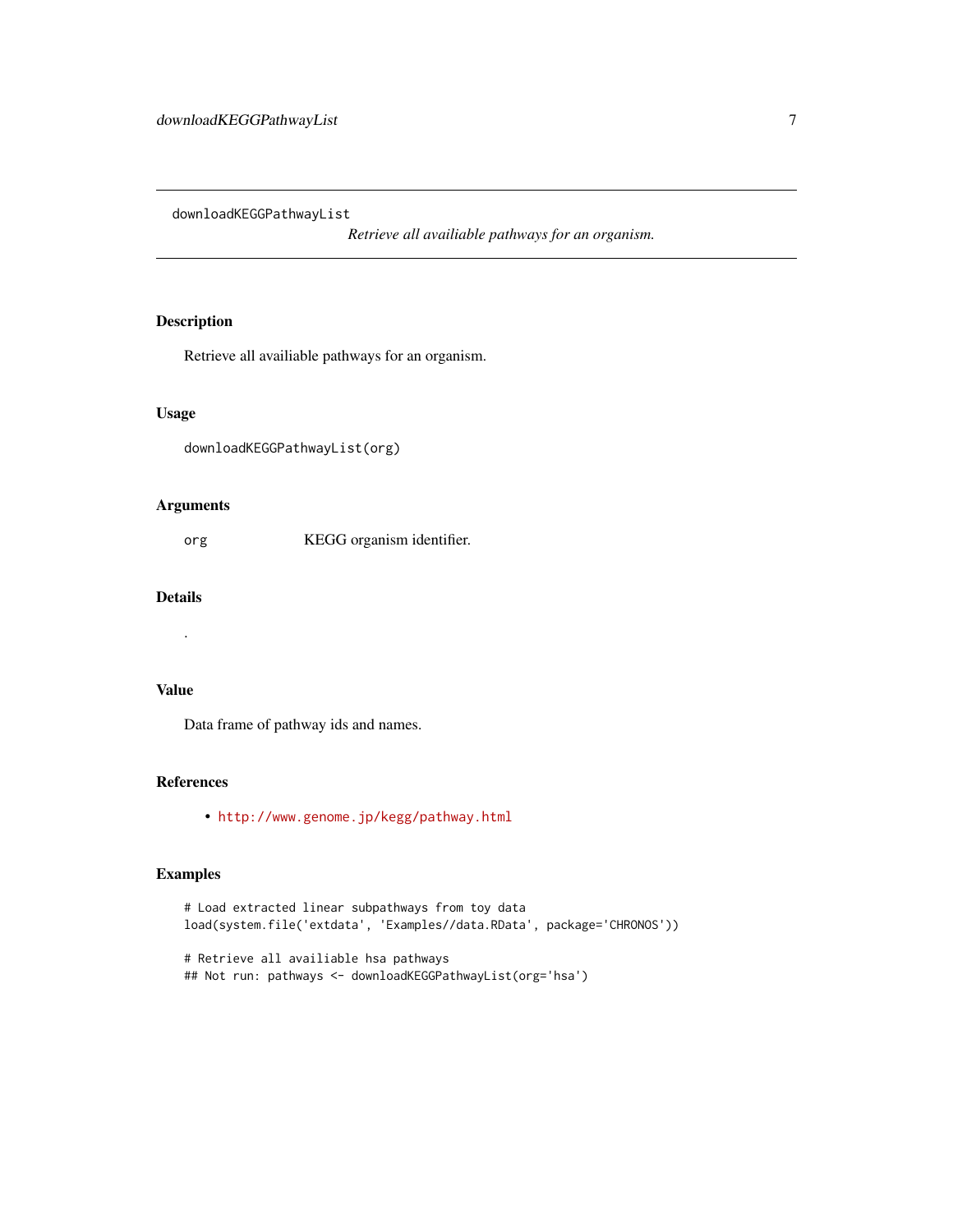<span id="page-7-1"></span><span id="page-7-0"></span>downloadMiRecords *Download miRNA-mRNA interactions for an organism.*

## Description

Download miRNA-mRNA interactions for an organism.

#### Usage

downloadMiRecords(org, pn, update, databases)

#### Arguments

| org       | KEGG organism identifier.                                                                     |
|-----------|-----------------------------------------------------------------------------------------------|
| pn        | Number of databases that verify miRNA-mRNA interactions.                                      |
| update    | Download preprocessed data (update=FALSE) or new data from miRecords (up-<br>$date = TRUE$ ). |
| databases | Specify which miRNA-mRNA interaction databases will be used.                                  |

#### Details

miRecords is a resource for animal miRNA-target interactions. The Predicted Targets component of miRecords is an integration of predicted miRNA targets produced by 11 established miRNA target prediction tools, namely DIANA-microT, MicroInspector, miRanda, MirTarget2, miTarget, NBmiRTar, PicTar, PITA, RNA22, RNAhybrid, and TargetScan/TargertScanS.

#### Value

Downloaded data is stored in CHRONOS/extdata/Downloads/miRecords/<org>/miRNATargets.RData

## References

• <http://c1.accurascience.com/miRecords>

```
# Load extracted linear subpathways from toy data
load(system.file('extdata', 'Examples//data.RData', package='CHRONOS'))
## Not run: downloadMiRecords(org='hsa', pn=5, update=FALSE, databases='All')
```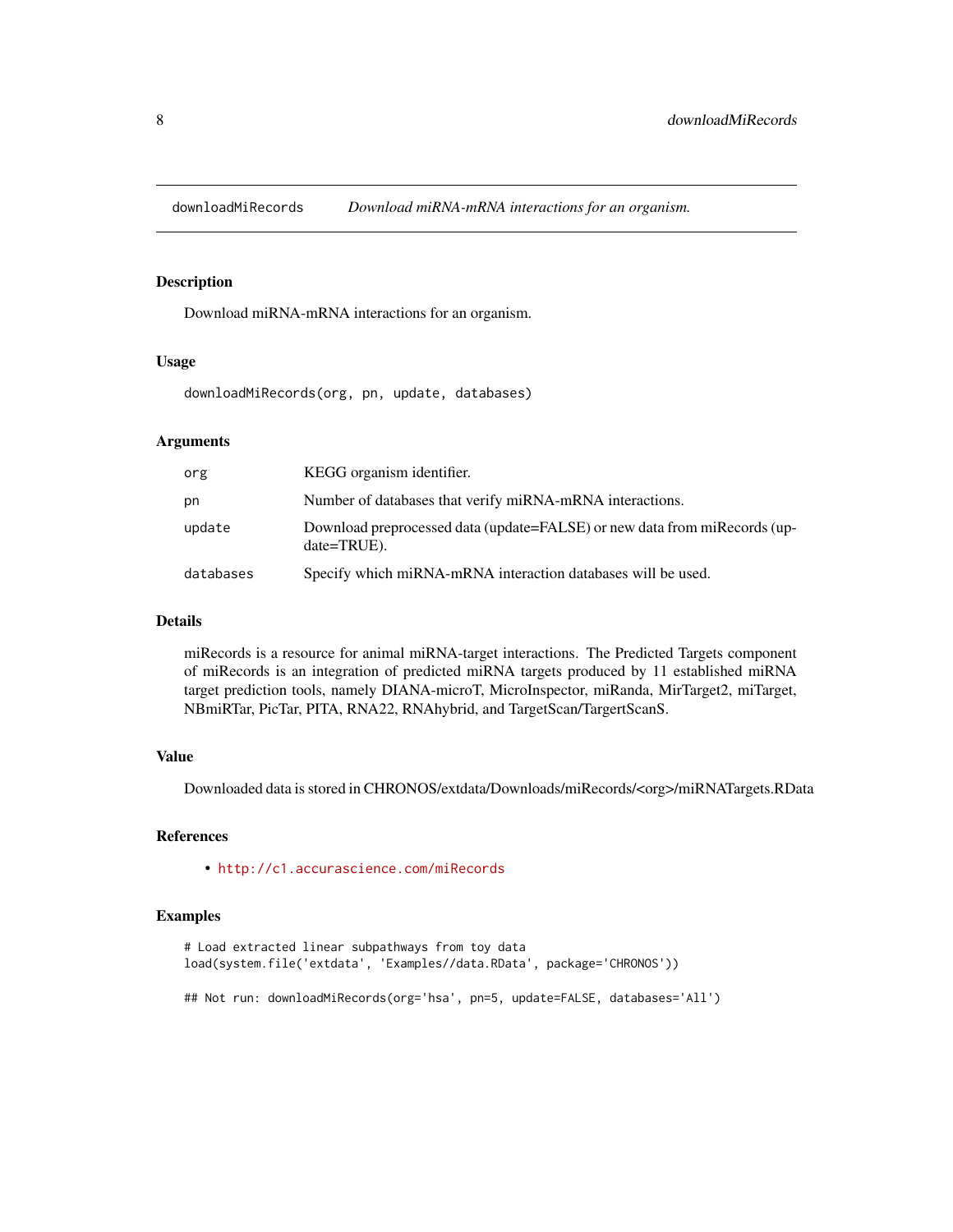<span id="page-8-0"></span>

#### Description

Download KEGG pathways in KGML format.

#### Usage

downloadPathways(org, pathways)

#### Arguments

| org      |                                    | KEGG organism identifier                             |  |  |  |
|----------|------------------------------------|------------------------------------------------------|--|--|--|
| pathways |                                    | Download pathways for specified organism:            |  |  |  |
|          | 'All'                              | All organism pathways                                |  |  |  |
|          | 'Metabolic'                        | Metabolic pathways                                   |  |  |  |
|          | 'Non-Metabolic'                    | Non metabolic pathways                               |  |  |  |
|          | <vector indexes="" of=""></vector> | Using indexes from downloadKEGGPathwayList           |  |  |  |
|          | <vector names="" of=""></vector>   | Using pathway identifiers (i.e. c('00010', '00020')) |  |  |  |
|          |                                    |                                                      |  |  |  |

#### Details

KEGG (Kyoto Encyclopedia of Genes and Genomes) is a database resource for understanding high-level functions and utilities of the biological , system such as the cell, the organism and the ecosystem, from molecular-level information, especially large-scale molecular datasets generated by genome sequencing and other high-throughput experimental technologies.

Files are downloaded in CHRONOS/extdata/Downloads/KEGG/<org> folder. Downloading is skipped for existing files.

#### Value

Downloaded data is stored in CHRONOS/extdata/Downloads/KEGG/<org>

## References

• <http://www.genome.jp/kegg/pathway.html>

## Examples

```
# View all availiable hsa pathways
## Not run: pathways <- downloadKEGGPathwayList(org='hsa')
```
# Download pathway KGML files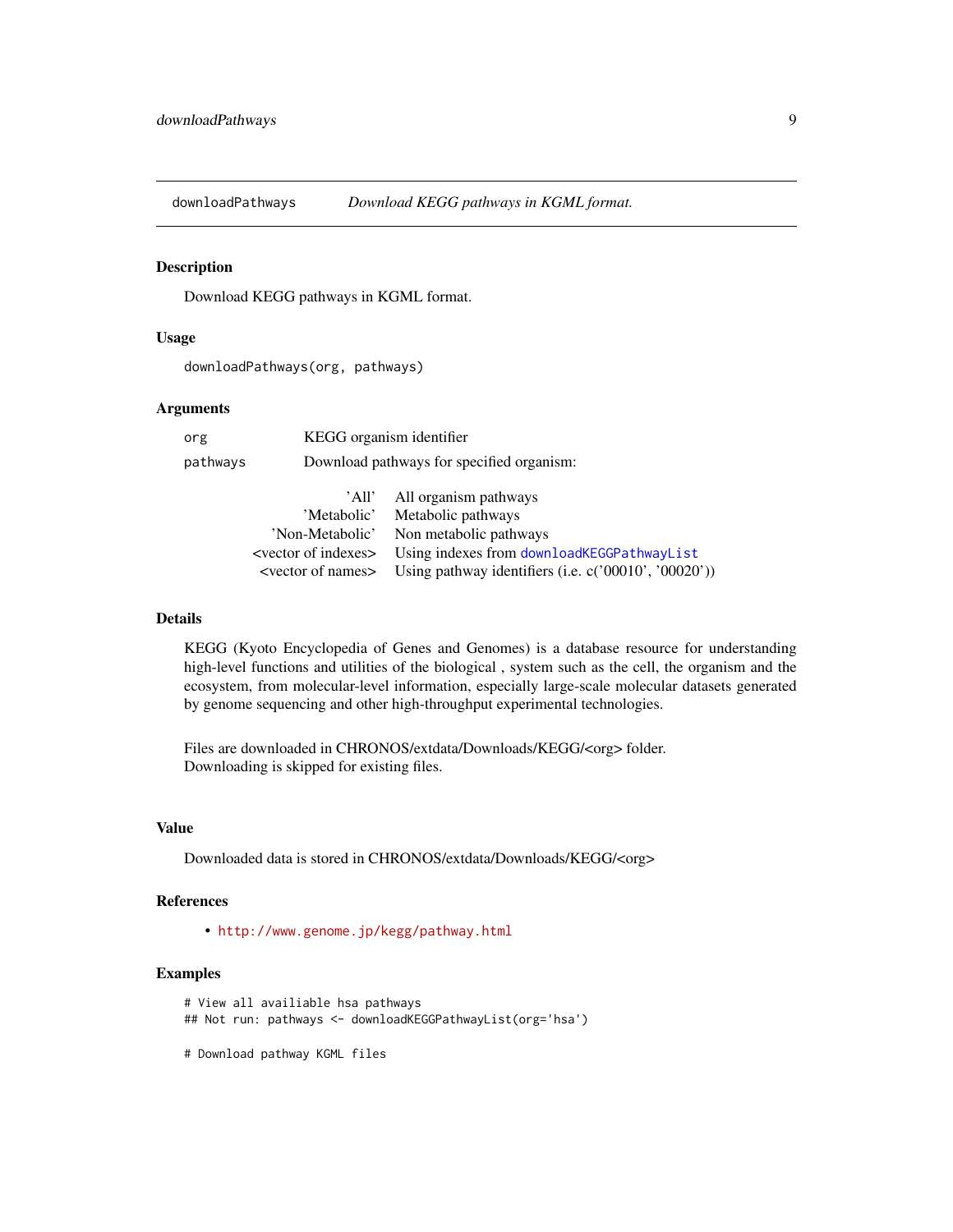```
pathways <- c('04915', '04917', '04930', '05031')
```
## Not run: pathways <- downloadPathways(org='hsa', pathways=pathways)

#### <span id="page-9-1"></span>extractLinearSubpathways

*Linear subpathway extraction from pathway graphs*

## Description

Linear subpathway extraction from pathway graphs

#### Usage

```
extractLinearSubpathways(graphs, pathways, a, b, filter, export, groupMode,
   verbose)
```
#### Arguments

| graphs    | Pathway graphs as returned from createPathwayGraphs.                                                                               |
|-----------|------------------------------------------------------------------------------------------------------------------------------------|
| pathways  | The subset of pathways from whom subpathways are to be extracted.<br>If missing, all pathway graphs are used.                      |
| a         | Minimum subpathway length.                                                                                                         |
| b         | Maximum subpathway length.                                                                                                         |
| filter    | Filter the subpaths with user genes (TRUE).                                                                                        |
| export    | Exports subpaths in CHRONOS/extdata/Output/Subpaths/Linear/ <org> folder.<br/>Availiable formats are '.txt' and/or '.RData'.</org> |
| groupMode | Expand paralogues ('expand') or collapse them to a single entry ('collapse').                                                      |
| verbose   | Display informative messages (TRUE)<br>Requires previous execution of importExpressions.                                           |

#### Details

Subpath filtering supports the removal of subpaths that have at least one member not belonging to the set of user supplied genes. These genes are extracted from the user's mRNA expressions matrix.Thus, the execution of [importExpressions](#page-13-1) is a prerequisite.

To extract linear subpathways from a pathway graph, all possible start and end nodes are considered. A start node has only outgoing edges while an end node only has incoming edges. For each such pair, all linear subpathways are found by traversing the corresponding graph. Since the initial pathway graph's nodes contain one or more genes, resulting subpathways consist of bins of one or more genes. These subpaths are expanded to subpathways with one gene per bin in order to obtain usable subpathways.

<span id="page-9-0"></span>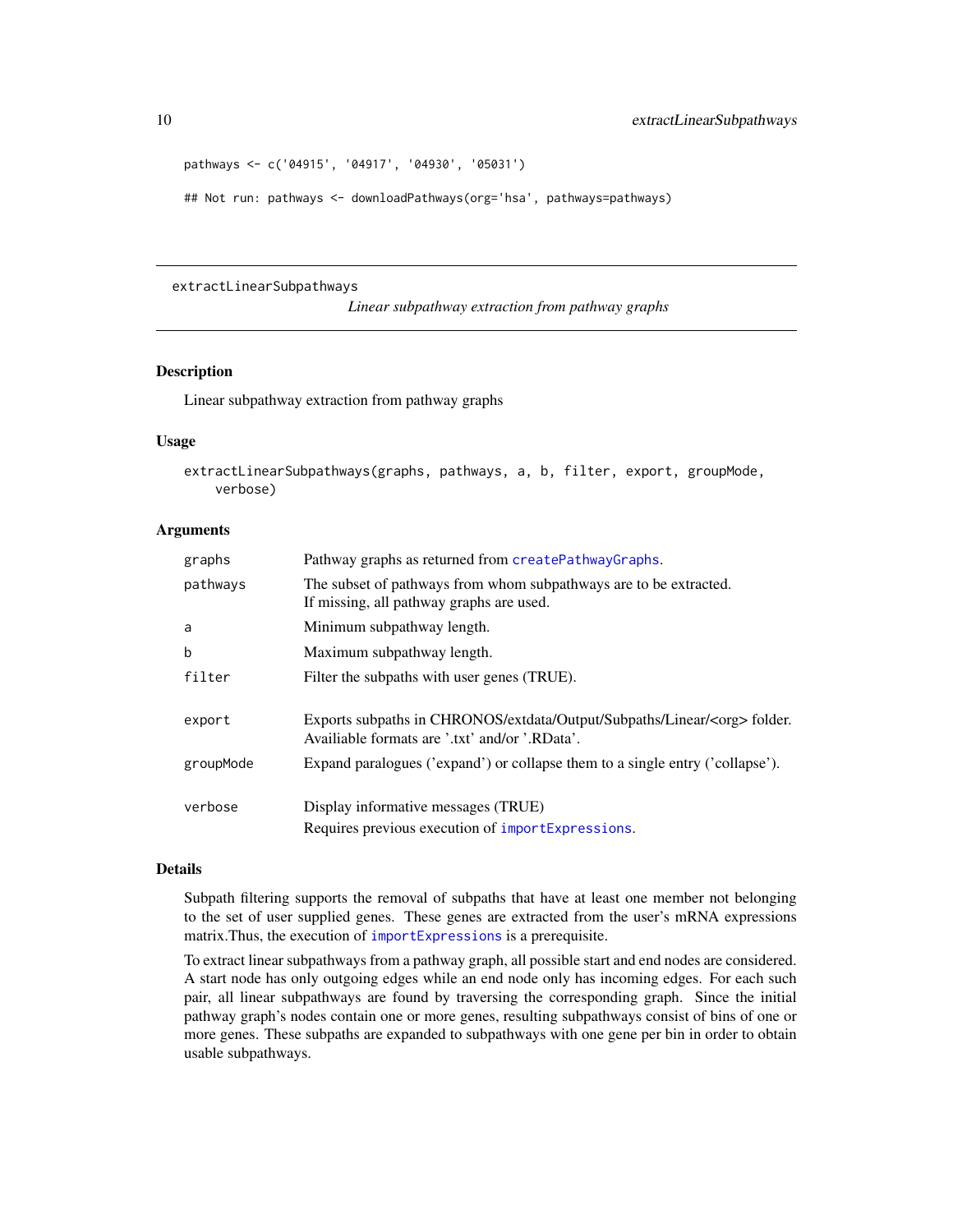## <span id="page-10-0"></span>Value

Returns a list consisting of

- A matrix of linear subpathways (subpaths)
- A list of processed pathway graphs adjacency matrices (adjMats)
- A list of processed pathway genes and interactions between them (lexicon)

## Examples

```
# Load pathway graphs from toy data
load(system.file('extdata', 'Examples//data.RData', package='CHRONOS'))
# Extract linear subpathways
linSubs <- extractLinearSubpathways(graphs=graphs)
```
<span id="page-10-1"></span>extractNonLinearSubpathways

*Non linear subpathway extraction from pathway graphs*

## Description

Non linear subpathway extraction from pathway graphs

#### Usage

```
extractNonLinearSubpathways(graphs, pathways, a, b, k, filter, groupMode,
   export, verbose)
```
## Arguments

| graphs    | Pathway graphs as returned from createPathwayGraphs.                                                                                   |  |  |  |
|-----------|----------------------------------------------------------------------------------------------------------------------------------------|--|--|--|
| pathways  | The subset of pathways from whom subpathways are to be extracted.<br>If missing, all pathway graphs are used.                          |  |  |  |
| a         | Minimum subpathway length.                                                                                                             |  |  |  |
| b         | Maximum subpathway length.                                                                                                             |  |  |  |
| k         | Clique size.                                                                                                                           |  |  |  |
| filter    | Filter the subpaths with user genes (TRUE).                                                                                            |  |  |  |
| groupMode | Expand paralogues ('expand') or collapse them to a single entry ('collapse').                                                          |  |  |  |
| export    | Exports subpaths in CHRONOS/extdata/Output/Subpaths/Non-Linear/ <org> folder.<br/>Availiable formats are '.txt' and/or '.RData'.</org> |  |  |  |
| verbose   | Display informative messages (TRUE)                                                                                                    |  |  |  |
|           | Requires previous execution of importExpressions.                                                                                      |  |  |  |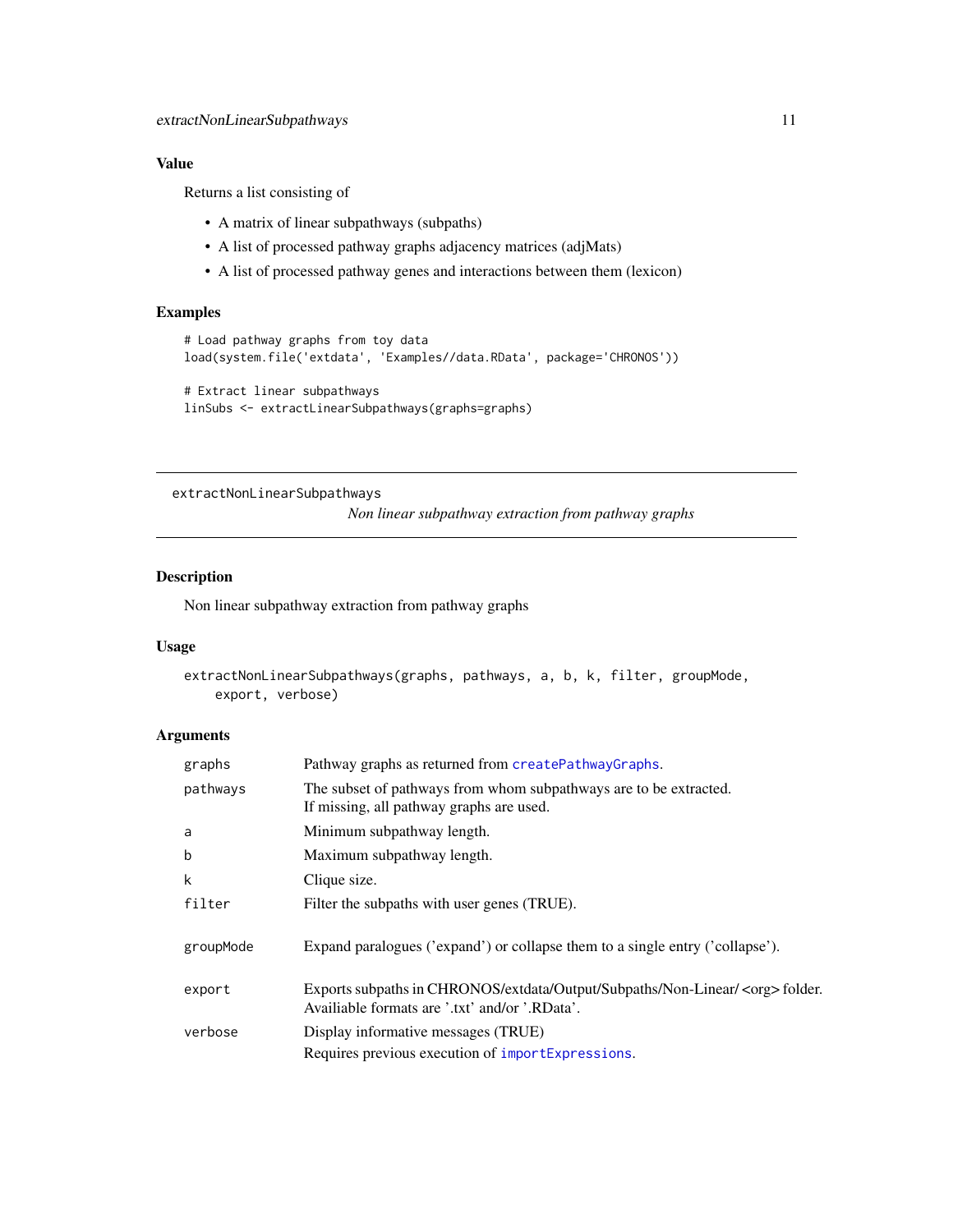#### <span id="page-11-0"></span>Value

Returns a list consisting of

- A matrix of linear subpathways (subpaths)
- A list of processed pathway graphs adjacency matrices(adjMats)
- A list of processed pathway genes and interactions between them (lexicon)

To extract non linear subpaths from a pathway graph, all interactions between nodes of belonging to k-cliques are found. The ones that correspond

To extract non linear subpaths from a pathway graph, all interactions between nodes of belonging to k-cliques are found. The ones that correspond to actual interactions between genes make up the non linear subpath.

#### Examples

```
# Load pathway graphs from toy data
load(system.file('extdata', 'Examples//data.RData', package='CHRONOS'))
# Extract linear subpathways
```
nliSubs <- extractNonLinearSubpathways(graphs=graphs)

| getEdgeTypes | Map various types of gene-gene interactions in KGML files to edge |
|--------------|-------------------------------------------------------------------|
|              | types in corresponding pathway graphs.                            |

## Description

Map various types of gene-gene interactions in KGML files to edge types in corresponding pathway graphs.

#### Usage

```
getEdgeTypes(type)
```
## Arguments

```
type A vector of interaction types.
```
## Details

Edge types

activation 1 inhibition 2 apathetic 3 no interaction 4

Default interaction - edge type mapping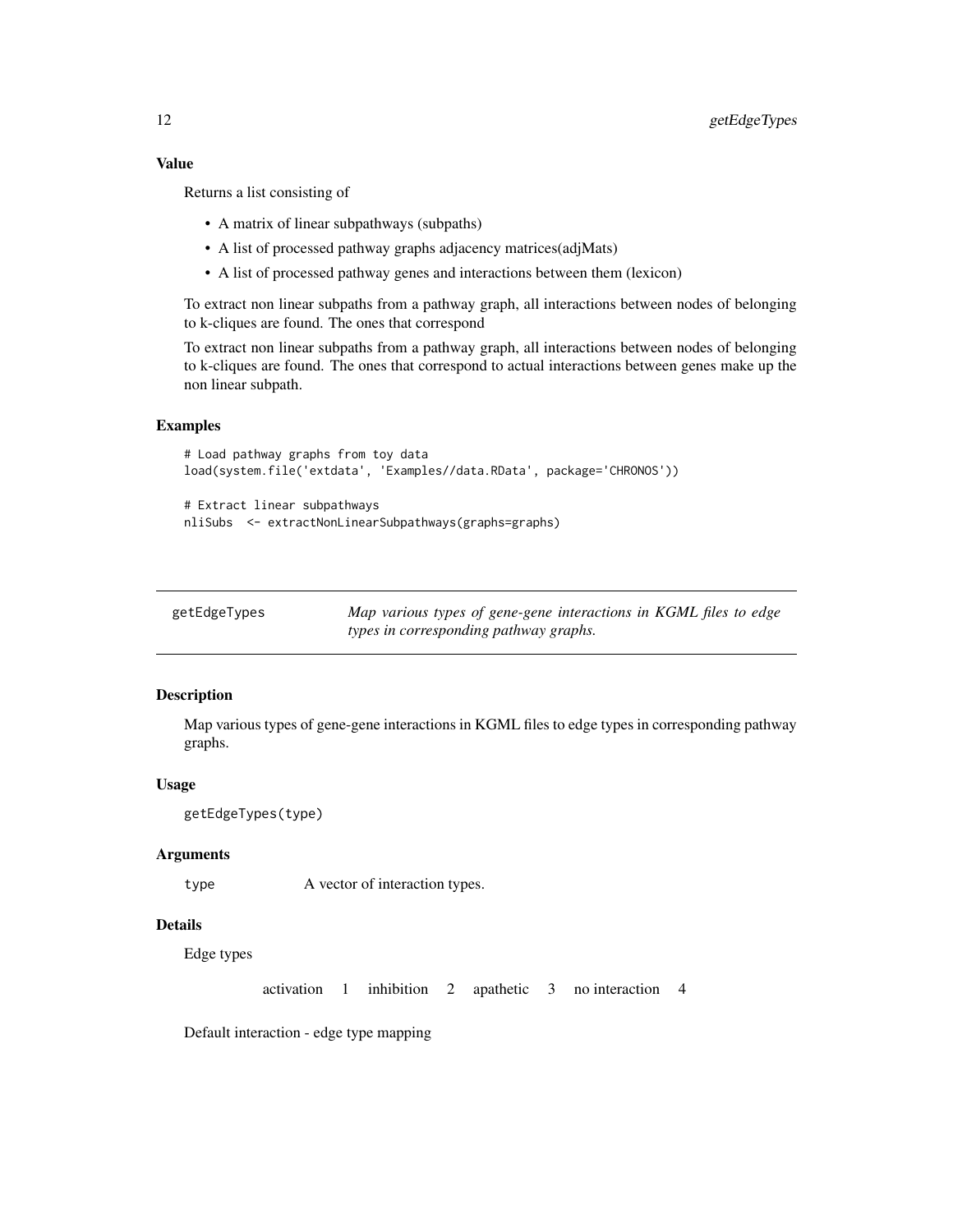| 01 | unknown                        | 3                           | 02 | activation                     | 1                           |
|----|--------------------------------|-----------------------------|----|--------------------------------|-----------------------------|
| 03 | inhibition                     | $\mathfrak{D}$              | 04 | binding/association            | 3                           |
| 05 | expression                     | 1                           | 06 | repression                     | $\overline{2}$              |
| 07 | phosphorylation                | 3                           | 08 | dephosphorylation              | 3                           |
| 09 | ubiquitination                 | 3                           | 10 | dissociation                   | 3                           |
| 11 | indirect effect                | 3                           | 12 | state change                   | 3                           |
| 13 | compound                       | 3                           | 14 | hidden compound                | 3                           |
| 16 | missing interaction            | 3                           | 16 | activation_phosphorylation     | 1                           |
| 17 | activation_dephosphorylation   | 1                           | 18 | activation_ubiquitination      | 1                           |
| 19 | activation_indirect effect     | 1                           | 20 | activation_binding/association | 1                           |
| 21 | activation_inhibition          | 3                           | 22 | activation_methylation         | 1                           |
| 23 | inhibition_phosphorylation     | 2                           | 24 | inhibition_dephosphorylation   | $\overline{2}$              |
| 25 | inhibition_ubiquitination      | $\mathcal{D}_{\mathcal{L}}$ | 26 | inhibition_indirect effect     | $\overline{2}$              |
| 27 | inhibition_binding/association | $\overline{2}$              | 28 | inhibition_expression          | $\overline{2}$              |
| 29 | inhibition_methylation         | 2                           | 30 | compound_expression            | 1                           |
| 31 | compound_activation            | 1                           | 32 | compound_inhibition            | $\mathcal{D}_{\mathcal{L}}$ |

| 33 | compound_activation_indirect effect            | 1 |
|----|------------------------------------------------|---|
| 34 | compound_activation_phosphorylation            | 1 |
| 35 | phosphorylation_indirect effect                | 3 |
| 36 | phosphorylation_binding/association            | 3 |
| 37 | phosphorylation_dissociation                   | 3 |
| 38 | dephosphorylation_indirect effect              | 3 |
| 39 | binding/association_missing interaction        | 3 |
| 40 | binding/association_indirect effect            | 3 |
| 41 | expression_indirect effect                     | 1 |
| 42 | repression_indirect effect                     | 2 |
| 43 | ubiquitination inhibition                      | 2 |
| 44 | dissociation_missing interaction               | 3 |
| 45 | indirect effect phosphorylation                | 3 |
| 46 | activation_phosphorylation_binding/association | 1 |
| 47 | activation_phosphorylation_indirect effect     |   |
|    |                                                |   |

## Value

If an interaction type has been supplied, the corresponging edge types are returned. If not, the complete mapping is returned.

## Examples

# Example 1

# Retreive edge types for phosphorylation and dephosphorylation. getEdgeTypes(c(7,8))

# Example 2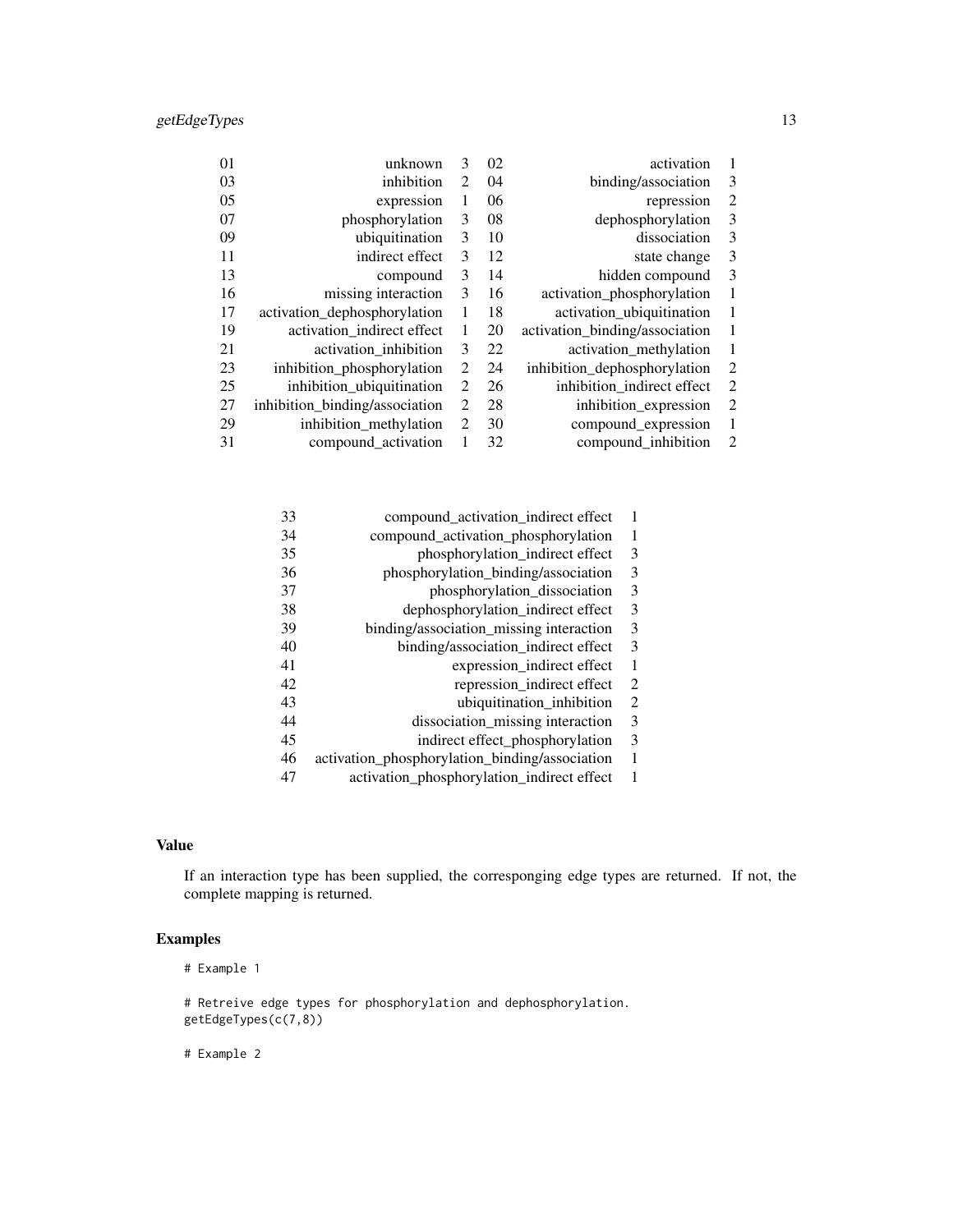```
# Returns a data frame containing the innteraction - edge type mapper.
types <- getEdgeTypes()
# Set phosphorylation to inhibition.
```
types[8,2] <- 2

<span id="page-13-1"></span>importExpressions *Import gene and miRNA expressions from*

## Description

Import gene and miRNA expressions from

## Usage

importExpressions(data, type, sep, org, mRNAnomenclature)

## Arguments

| data             | Expressions data filename or matrix.                                                                                                                                                                    |
|------------------|---------------------------------------------------------------------------------------------------------------------------------------------------------------------------------------------------------|
| type             | Expressions data type. (or mRNA expressions, type= <nomentype>. Availi-<br/>able gene expression nomenclature can be found in convertNomenclature. For<br/>miRNA expressions, type='miRNA'.</nomentype> |
| sep              | File delimiter.                                                                                                                                                                                         |
| org              | KEGG organism identifier                                                                                                                                                                                |
| mRNAnomenclature |                                                                                                                                                                                                         |
|                  | Nomenclature of user's mRNA expressions                                                                                                                                                                 |

## Details

- Import gene expressions data from CHRONOS/extdata/Input/<userFile>.txt or a supplied matrix.
- Import miRNA expressions data from CHRONOS/extdata/Input/<userFile>.txt or a supplied matrix.

#### Value

.

<span id="page-13-0"></span>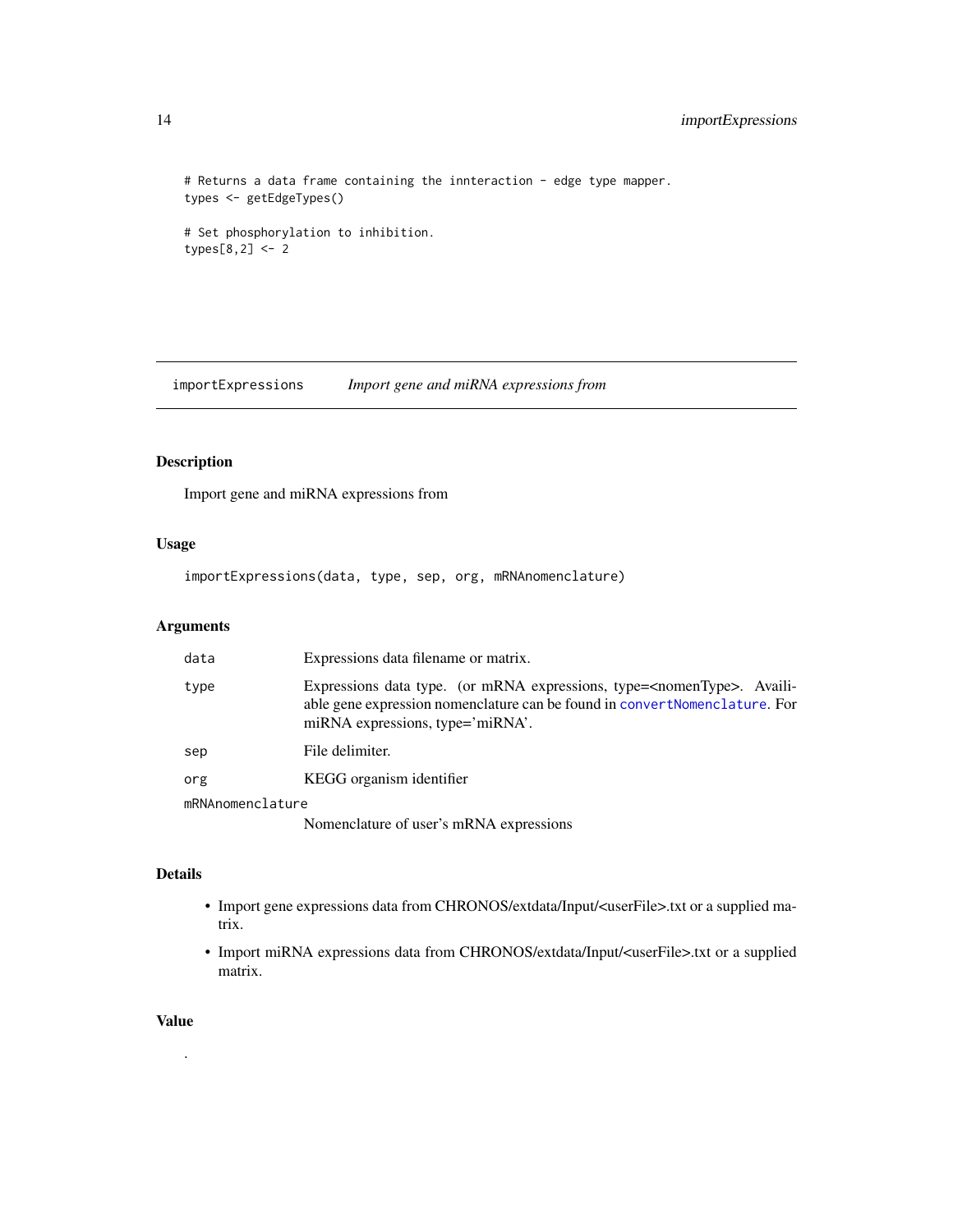## <span id="page-14-0"></span>pathwayMeasures 15

#### Examples

#### # Example

```
load(system.file('extdata', 'Examples//data.RData', package='CHRONOS'))
importExpressions(data=mRNAexpr, type='mRNA',
               mRNAnomenclature='entrezgene', sep='\t', org='hsa')
importExpressions(data=miRNAexpr, type='miRNA', sep='\t', org='hsa')
```
<span id="page-14-1"></span>pathwayMeasures *Pathway structural and functional aspects*

## Description

Pathway structural and functional aspects

#### Usage

pathwayMeasures(graphs)

#### Arguments

graphs Pathway graphs as returned from [createPathwayGraphs](#page-4-1).

#### Details

Structural and functional aspects of a pathway are calculated in respect to all organism pathways.

#### Value

Matrix with pathness, betweeness centrality and degree values for each gene in the pathway graphs at it's columns.

```
# Load pathway graphs from toy data
load(system.file('extdata', 'Examples//data.RData', package='CHRONOS'))
# Calculate pathway structural and functional aspects
measures <- pathwayMeasures(graphs)
```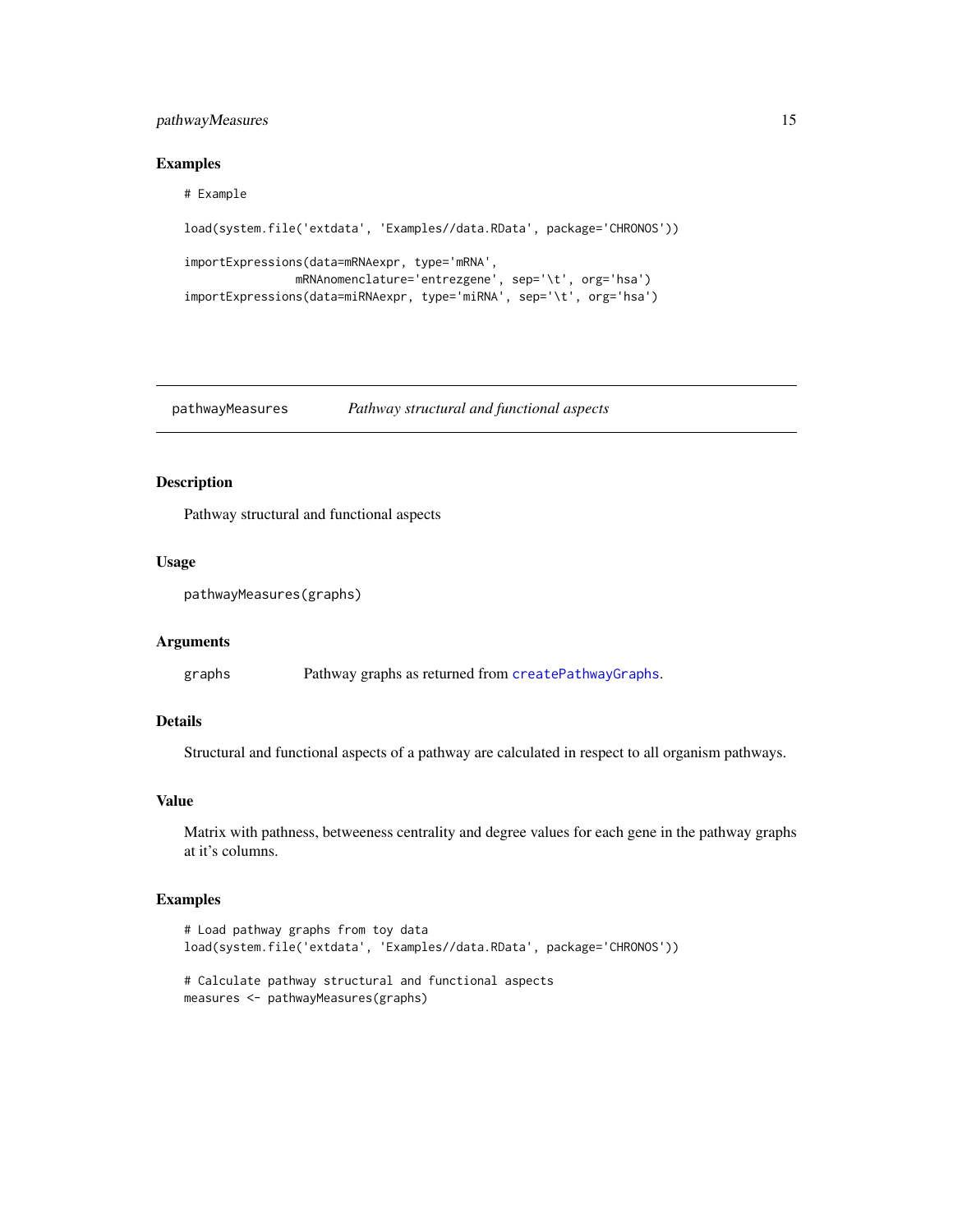<span id="page-15-1"></span><span id="page-15-0"></span>

## Description

Evaluate subpathways using an interacting scorng scheme (IS) for each time point.

## Usage

scoreSubpathways(subpathways, filters, measures, parameters, miRNAinteractions)

## Arguments

|                   | subpathways | Subpaths as returned from extractLinearSubpathways<br>and extractNonLinearSubpathways.                                                                                          |
|-------------------|-------------|---------------------------------------------------------------------------------------------------------------------------------------------------------------------------------|
|                   | filters     | Named vector of filters used for subpathway evaluation.<br>Values denote corresponding thresholds.                                                                              |
|                   |             | Statistical evaluation<br>pvalue<br>Structural and functional evaluation<br>measures<br>subScore<br>mRNA-mRNA interaction scoring<br>mirScore<br>miRNA-mRNA interaction scoring |
|                   | measures    | Subpathway structural and functional aspects as returned from<br>pathwayMeasures.                                                                                               |
|                   | parameters  | C, K, T parameters of scoring scheme.                                                                                                                                           |
| miRNAinteractions |             |                                                                                                                                                                                 |
|                   |             | An edgelist of miRNA-mRNA interactions used to override downloaded inter-<br>actions from miRecords.                                                                            |
|                   |             |                                                                                                                                                                                 |

## Details

...

## Value

| subpathways          | High ranking subpathways                                     |
|----------------------|--------------------------------------------------------------|
| subScores            | miRNA-subpathway scores                                      |
| mRNAScores           | mRNA-mRNA scores for each subpathway and for each time point |
| miRNAsOverSubpathway | High ranking miRNAs hitting each subpathway                  |
| pValues              | P-value of each subpathway                                   |
| filters              | Filters used for the evaluation                              |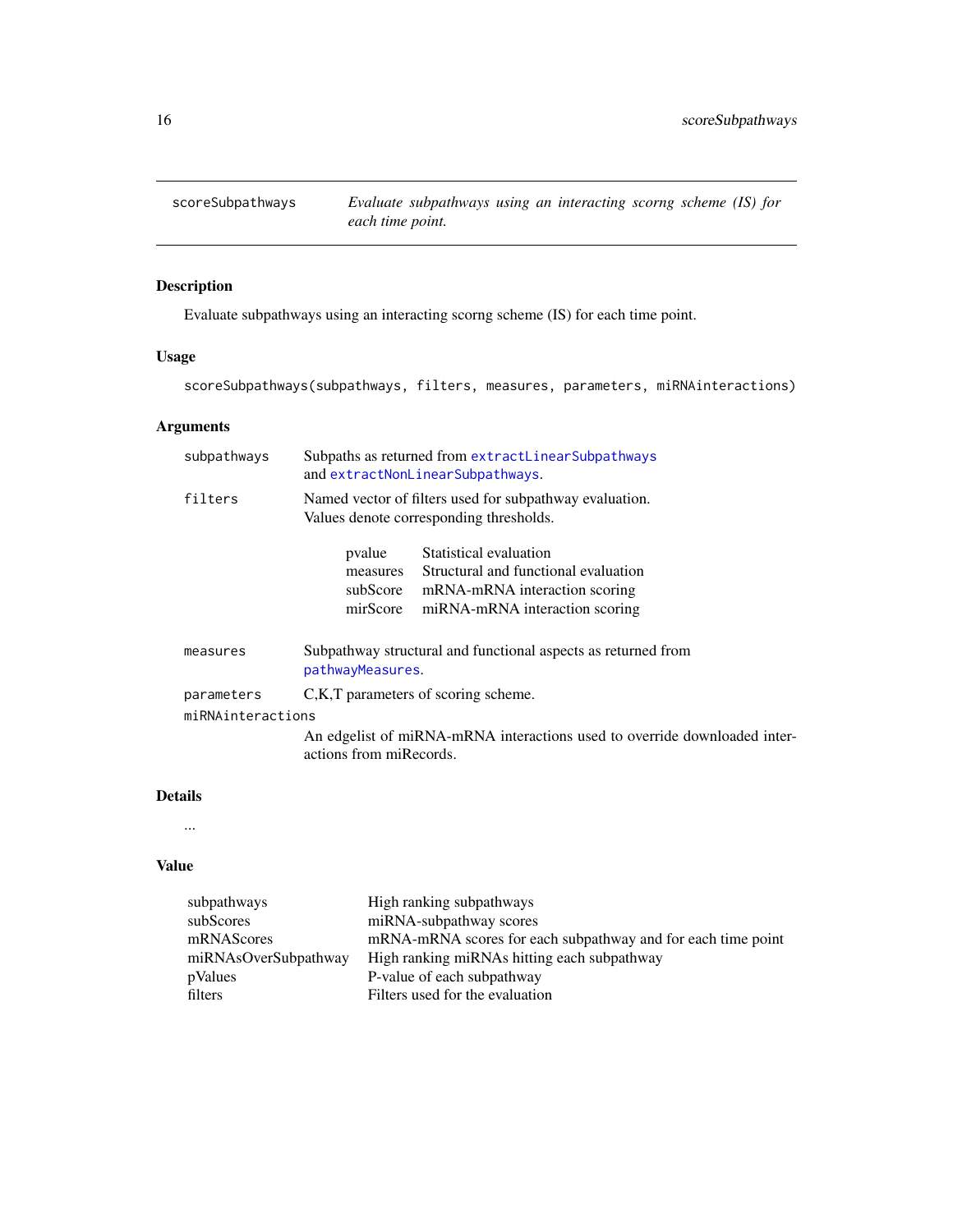### <span id="page-16-0"></span>References

Jethava, V., Bhattacharyya, C., Dubhashi, D., & Vemuri, G. N. (2011). Netgem: Network embedded temporal generative model for gene expression data. BMC bioinformatics, 12(1), 327.

Kim,Y. et al. (2011). Principal network analysis: identification of subnetworks representing major dynamics using gene expression data. Bioinformatics, 27(3), 391-398

#### Examples

```
# Load extracted subpathways from toy data
load(system.file('extdata', 'Examples//data.RData', package='CHRONOS'))
# Import mRNA expressions
mRNAexpr <- importExpressions(data=mRNAexpr, type='mRNA', org='hsa')
# Score extracted linear subpathways
filters <- c('subScore'=0.4)
linSubsScored <- scoreSubpathways(subpathways=linSubs, filters=filters)
```
subpathwayKEGGmap *Create links to KEGG pathway map with highlighted subpathways.*

#### Description

Create links to KEGG pathway map with highlighted subpathways.

#### Usage

```
subpathwayKEGGmap(subpathways, type, openInBrowser)
```
### Arguments

| subpathways   | Subpathways as returned by extractLinearSubpathways<br>or extractNonLinearSubpathways |  |
|---------------|---------------------------------------------------------------------------------------|--|
| type          | Subpathway type (Linear, Non-Linear)                                                  |  |
| openInBrowser | Open link in default browser.                                                         |  |

## Value

Vector of links of KEGG pathway maps.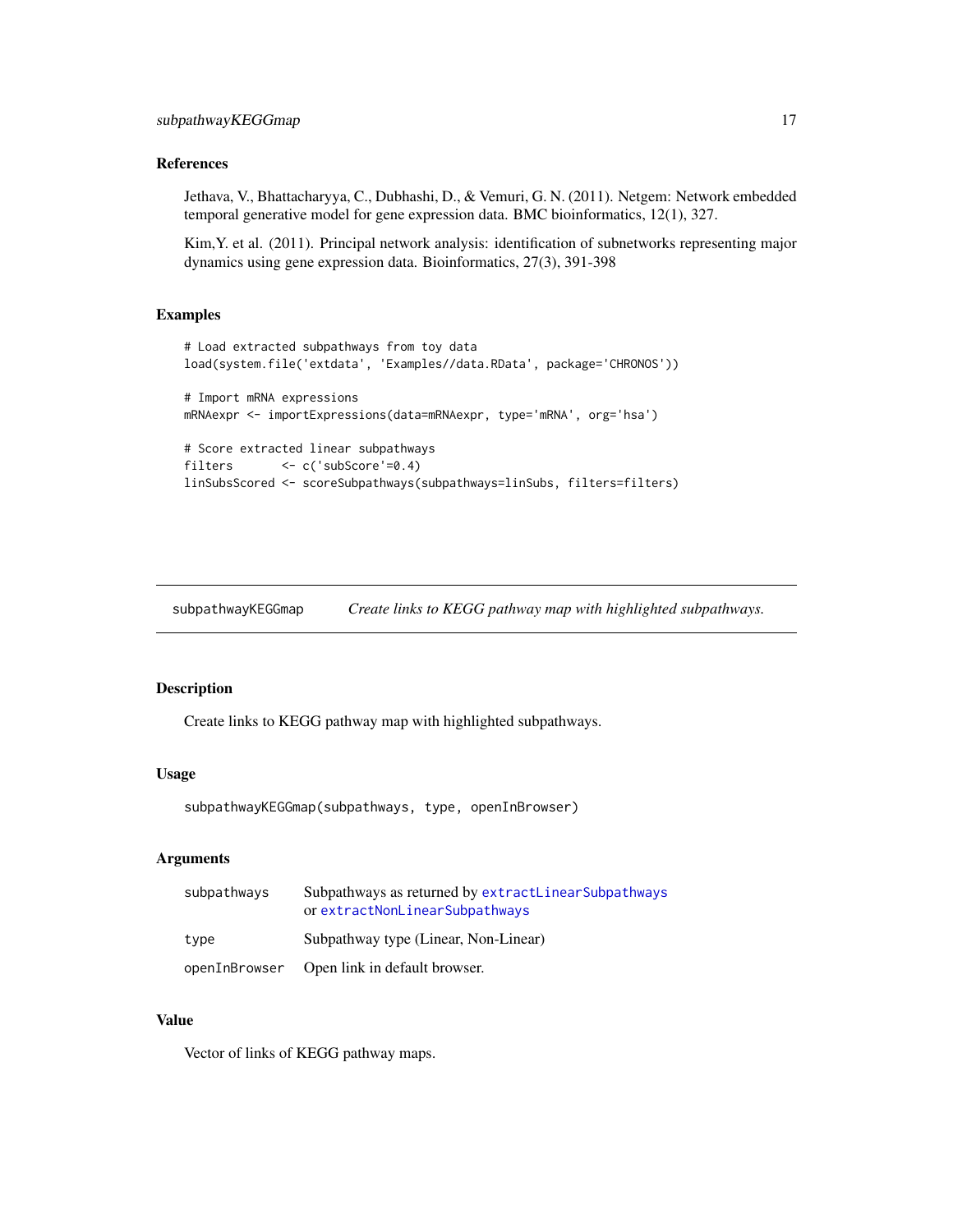## Examples

```
# Load extracted linear subpathways from toy data
load(system.file('extdata', 'Examples//data.RData', package='CHRONOS'))
# Opening selected subpathways in default browser
subs <- linSubs$subpaths[1:3, ]
subpathwayKEGGmap(subpathways=subs, type='Linear', openInBrowser=FALSE)
```
subpathwayMiRNAs *Create a circulat plot of a subpathway and the miRNAs that target it.*

## Description

Create a circulat plot of a subpathway and the miRNAs that target it.

#### Usage

```
subpathwayMiRNAs(summary, subIdx, timePoints)
```
## Arguments

| summary    | Output from scoreSubpathways                             |
|------------|----------------------------------------------------------|
| subIdx     | Subpathway index                                         |
| timePoints | Time points to include in visualization, default to all. |

## Value

.

```
# Load scored subpathways from toy data
load(system.file('extdata', 'Examples//data.RData', package='CHRONOS'))
# Visualize one or more subpathways.
subpathwayMiRNAs(summary=linSubsScored, subIdx=2)
```
<span id="page-17-0"></span>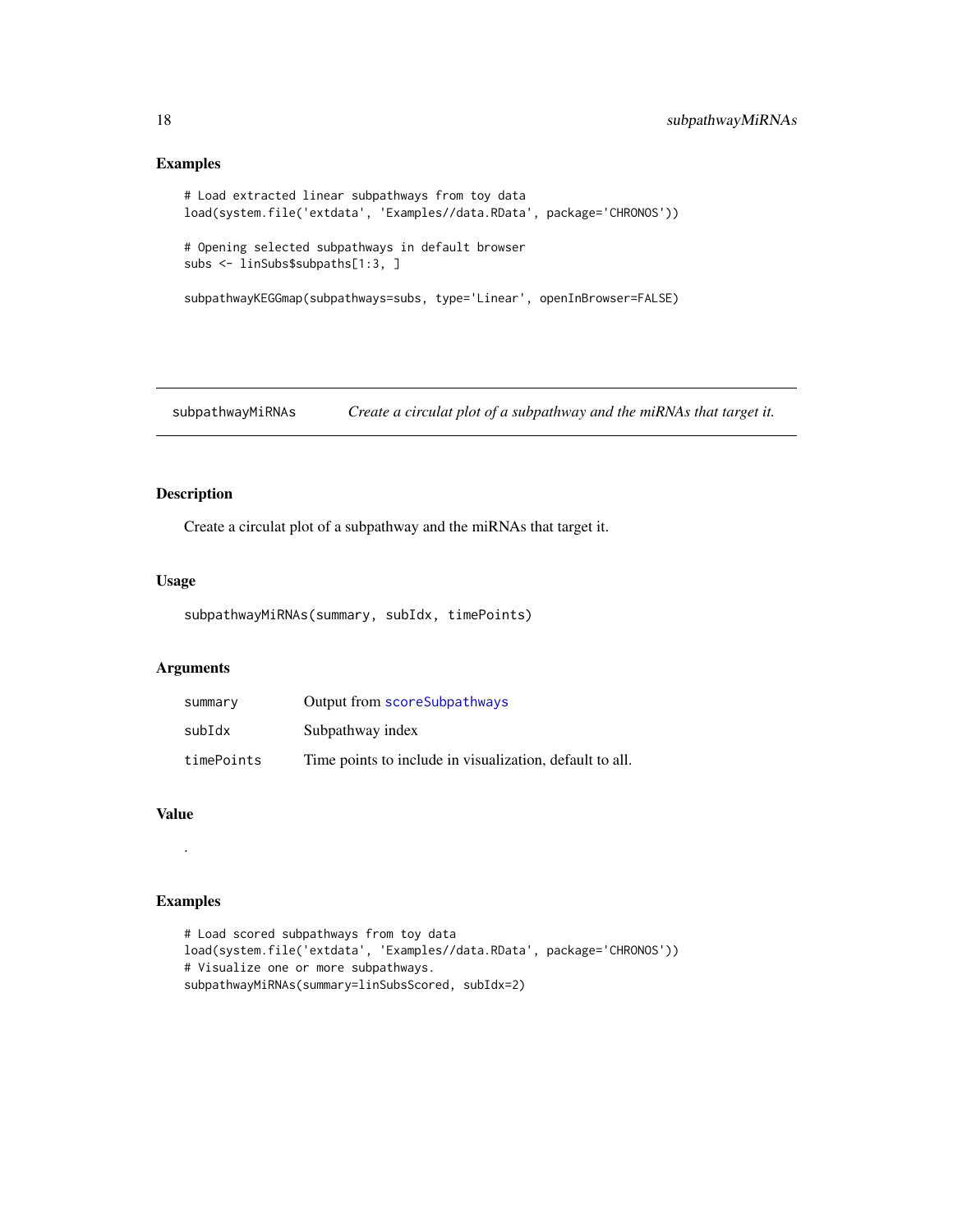<span id="page-18-0"></span>

## Description

Visualize results in tabular form (txt, xlsx)

## Usage

visualizeResults(summary, export, expand, colors, from, to)

## Arguments

| summary | Evaluation results as returned from scoreSubpathways                                                                                                 |
|---------|------------------------------------------------------------------------------------------------------------------------------------------------------|
| export  | '.xlsx' exports a xlsx file and '.txt' a .txt file.                                                                                                  |
| expand  | TRUE if each subpathway member and miRNA belongs to a single cell, FALSE<br>if all subpathway members belong to one cell and miRNAs to another cell. |
| colors  | The color scheme used in subScores heatmap.                                                                                                          |
| from    | Primary annotation convertNomenclature. Defaults to EntrezGene ID.                                                                                   |
| to      | Secondary annotation convertNomenclature                                                                                                             |

## Value

A txt or a xlsx file in CHRONOS/extdata/Output/Scores/Linear/<org> or CHRONOS/extdata/Output/Scores/Non-Linear/<org>

## Examples

# Load scored subpathways from toy data load(system.file('extdata', 'Examples//data.RData', package='CHRONOS'))

visualizeResults(linSubsScored, export='txt')